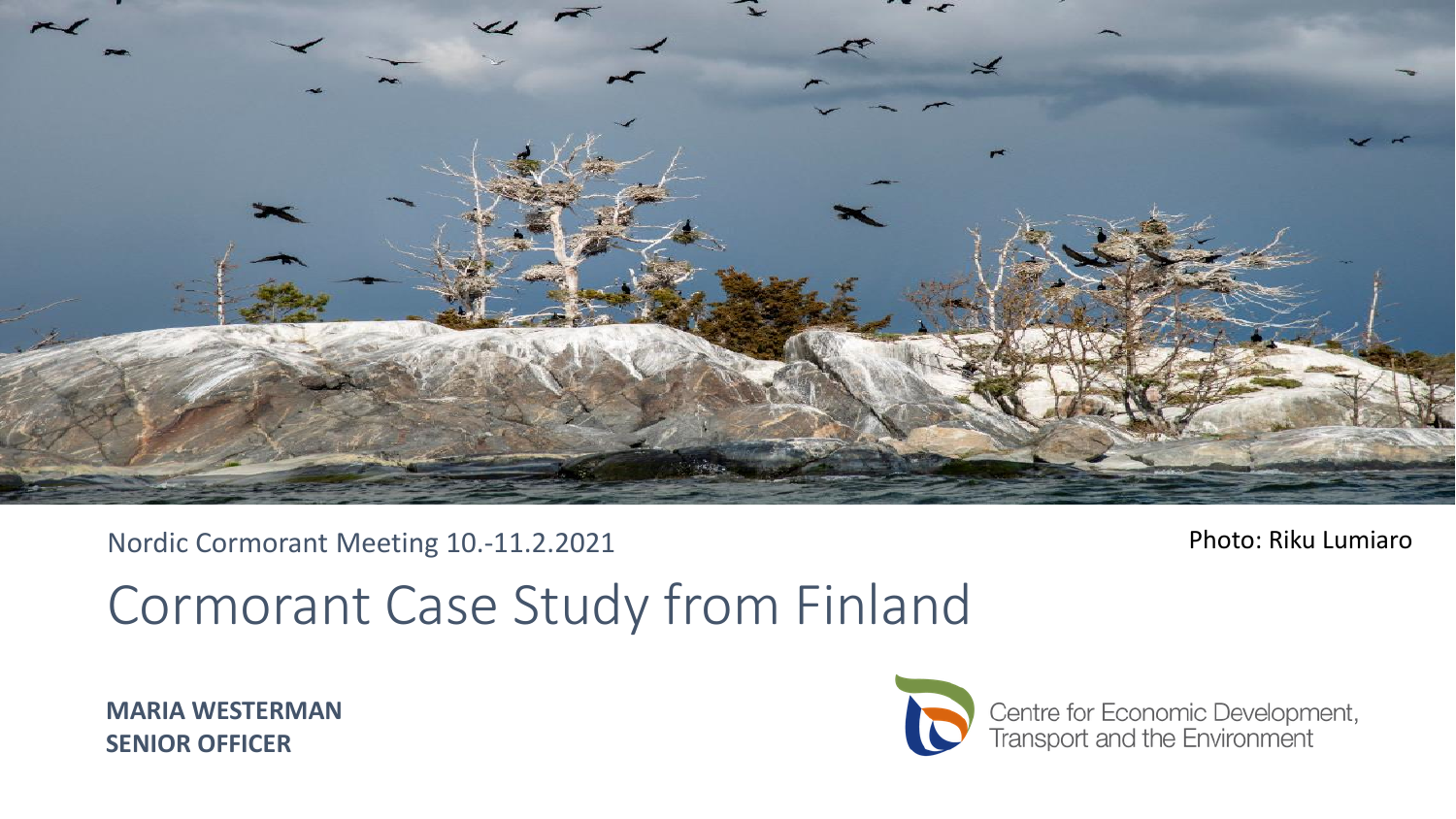### C O R M O R A N T S I N F I N L A N D

- Nesting in Finland since 1996 -
- Breeding from March to August
- Around 26,000 nesting pairs
- Nesting has recently moved to the inner archipelago

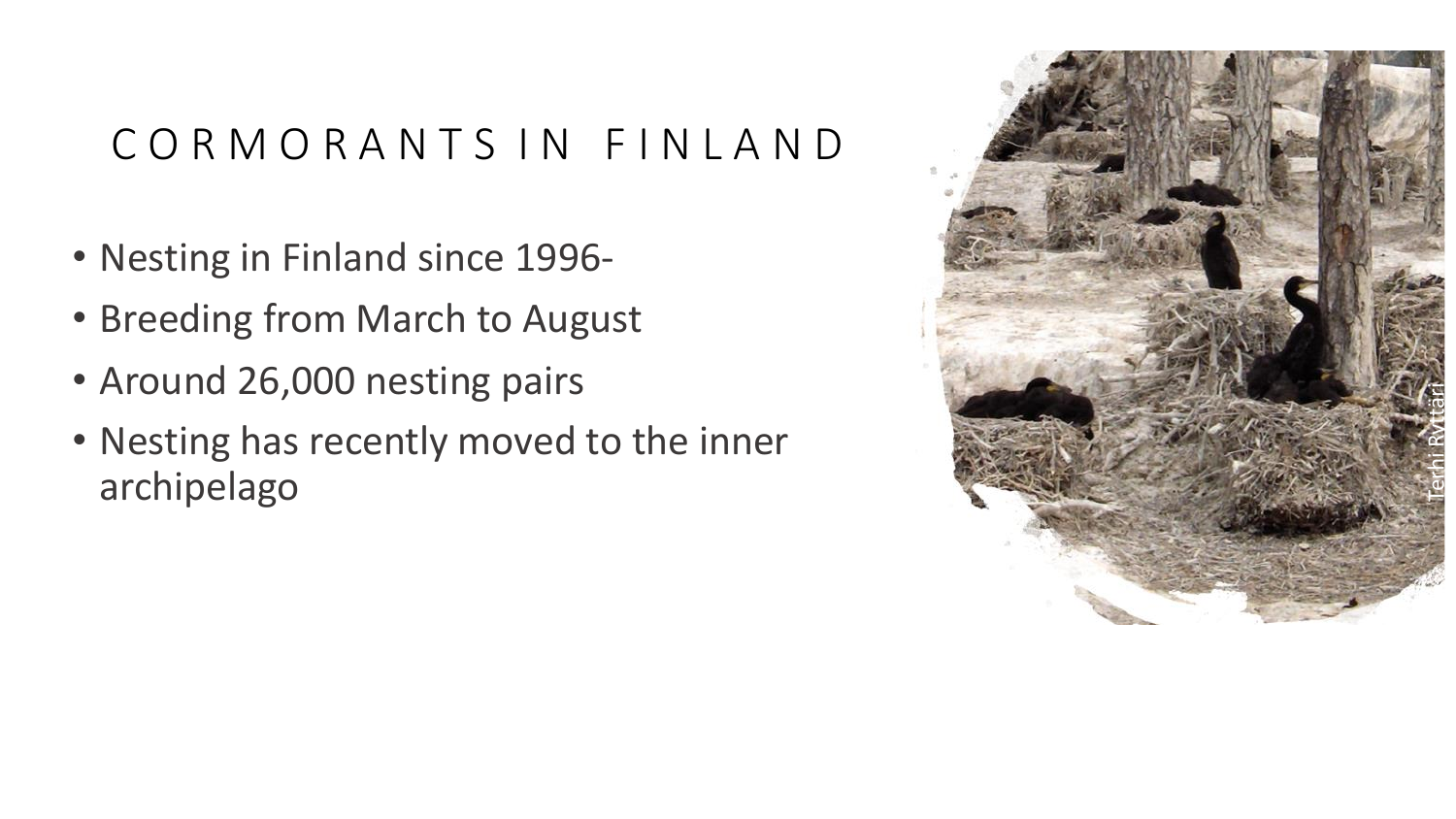### C O R M O R A N T P O P U L A T I O N IN FINLAND

- Cormorant colonies 2020
- Cormorant colonies 2019

#### 2020:

- 47 cormorant colonies on 82 islets over an area approximately 76 hectares
- 16 new colonies, 11 old colonies moved/disappeared
- Nearly half of the colonies nested in bird conservation areas
- More than half of the population nested in 10 largest colonies

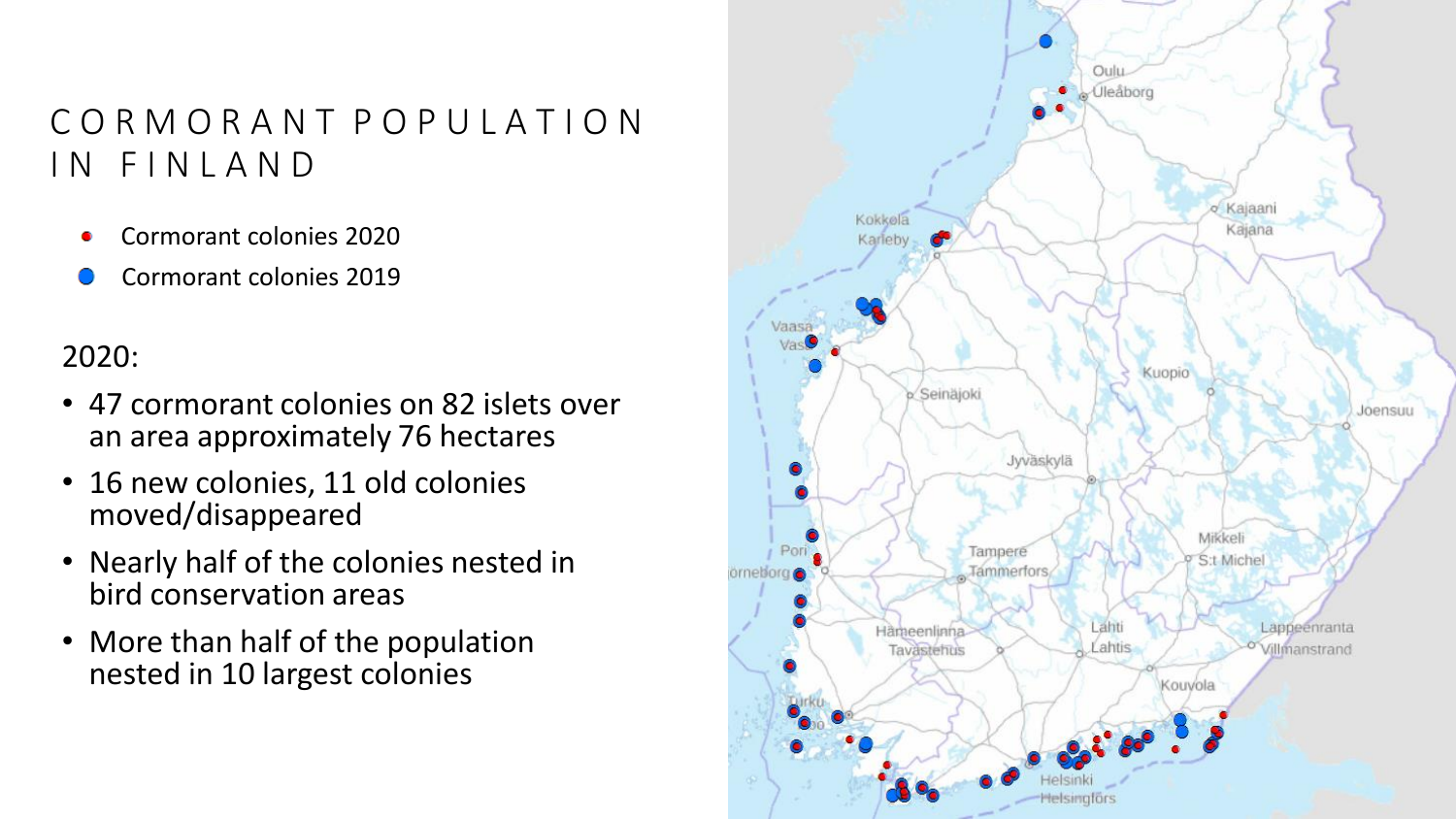## C A S E S T U D Y

Kustavi – Uusikaupunki fishing area, Case number VARELY/4734/2019

- Comprises 80 000 ha of water surface
- Around 130 professional fishermen in the fishing area
- Main fishing methods: nets and fykes
- Cormorants increasingly learning to predate from nets

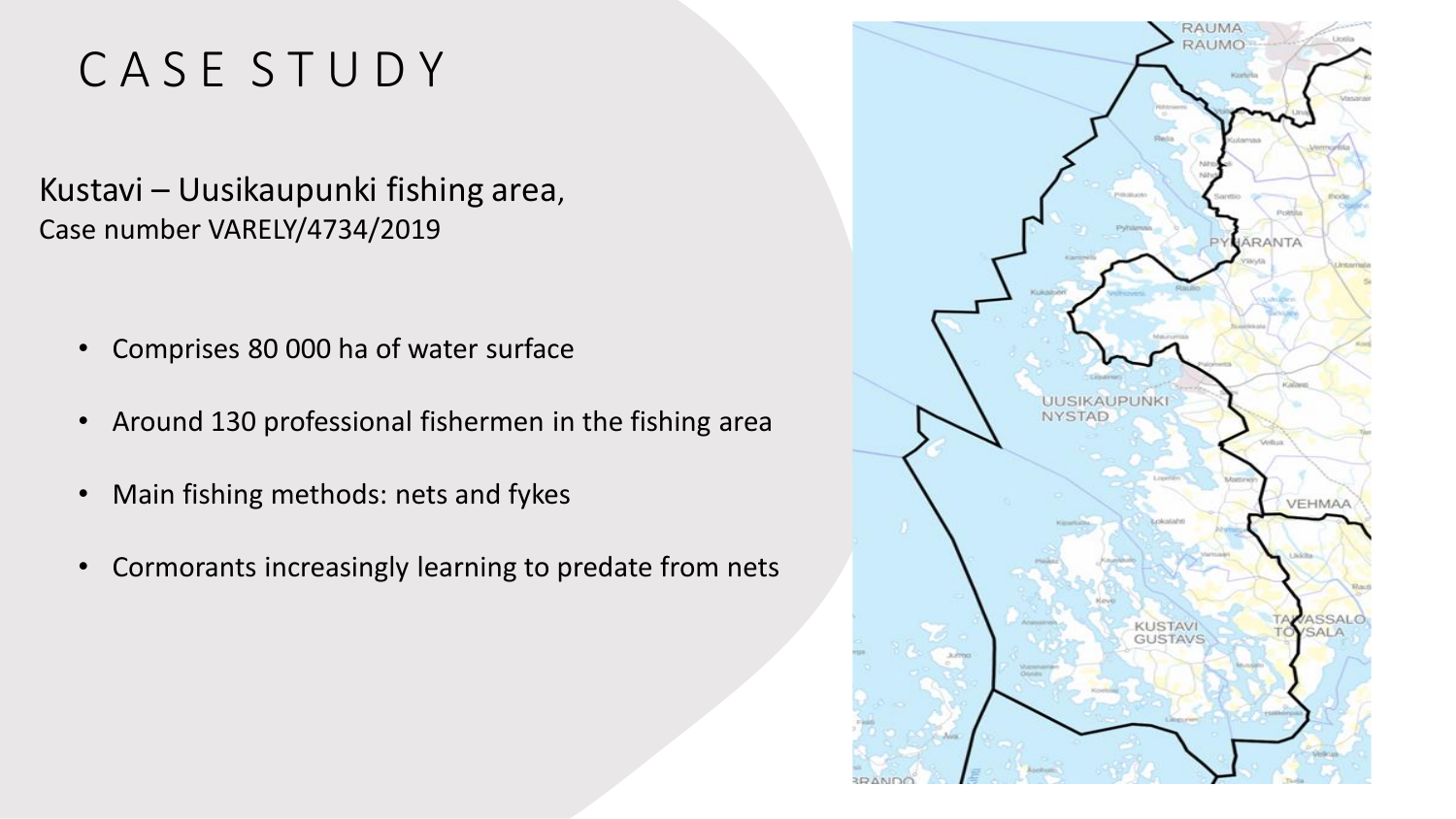# C A S E S T U D Y : A P P L I C A T I O N

- What was applied?
	- To **disturb**, **shoot** and **prevent** the breeding of cormorants to prevent serious damages for fisheries and fisheries industry
		- For the whole Kustavi-Uusikaupunki fishing area
	- To also shoot at fish farm netting

- applied for the shooting of 300 individual cormorants per year 2020-2022
	- from 1 August -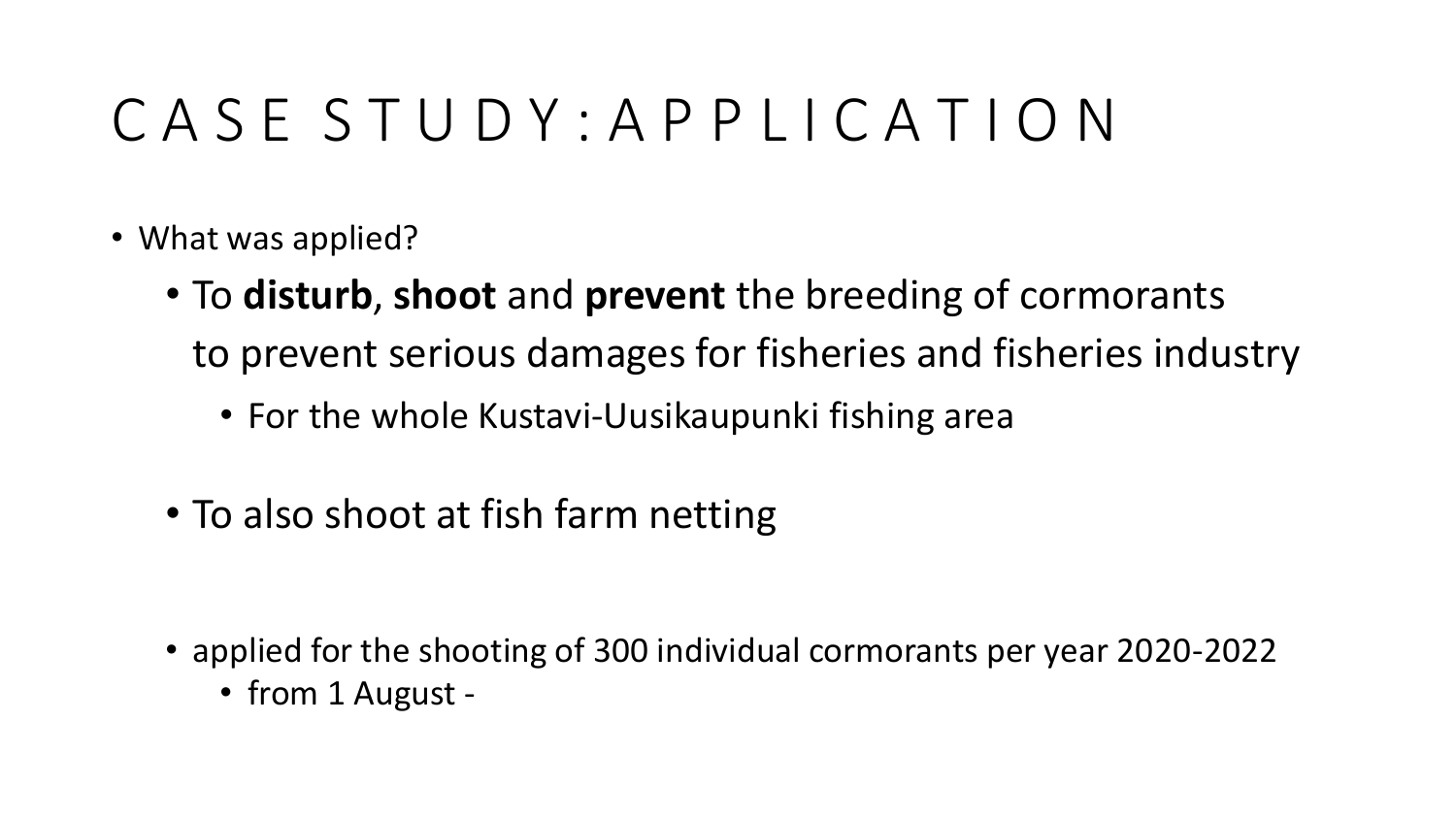## C A S E S T U D Y : S T A T E M E N T

- Statement ordered from LUKE Natural Resources Institute Finland on the effects of the cormorant on fisheries:
	- ❖ locally can influence the size of spawning stock
	- ❖ fish farms can reduce predation by raised and more close-knit netting

(although raises costs and maintenace for the farms)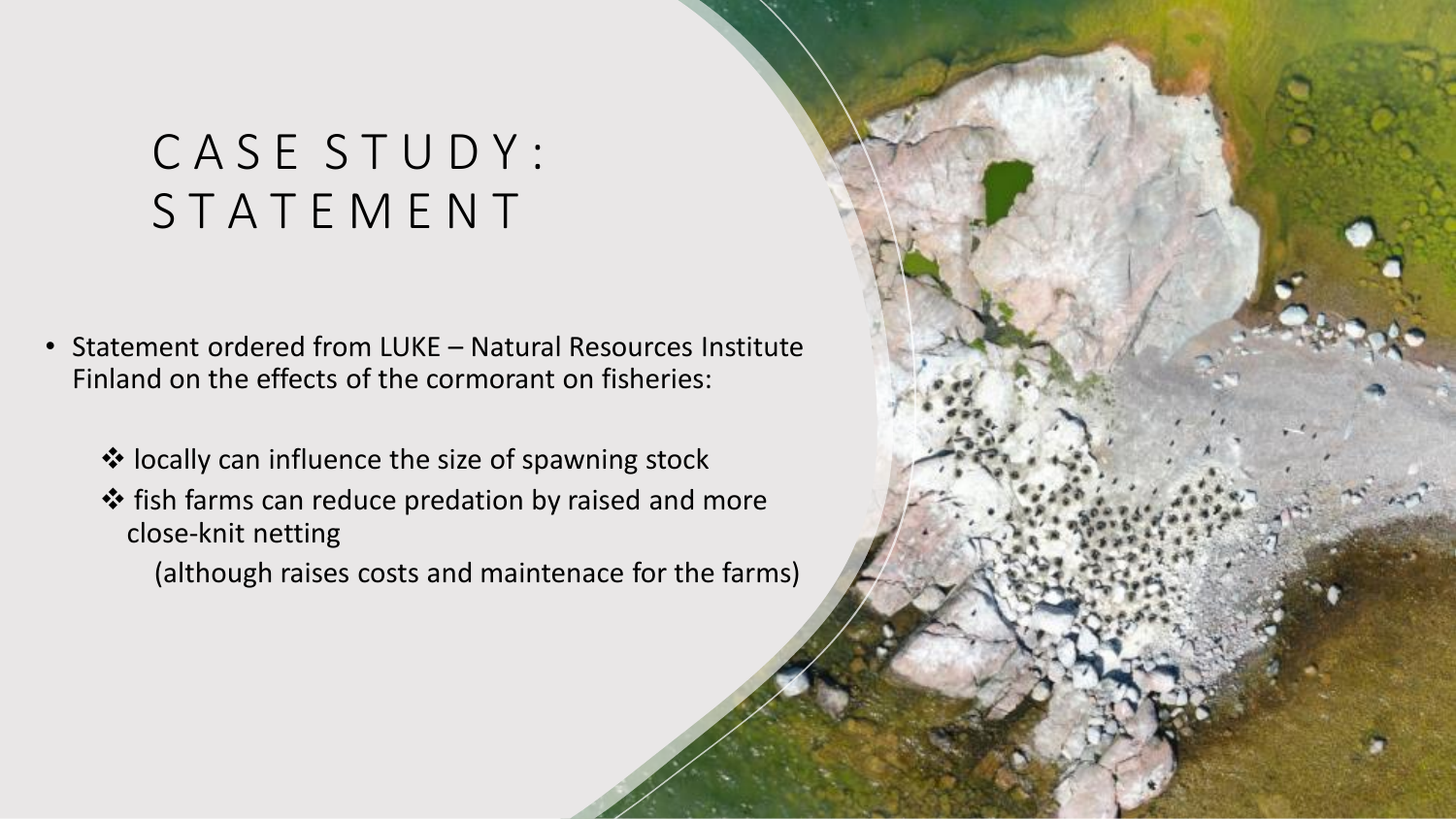# C A S E S T U D Y : D E C I S I O N

#### • SHOOTING

- 300 individuals per year
- only allowed at netting, not at breeding colonies
- within the period of 1.8.-31.10. in 2020-22
- not allowed in fish farms
- BREEDING PREVENTION
	- only by destroying nests without eggs
	- no other means allowed
	- must be discontinued if nests of other species are encountered
- DISTURBANCE
	- No sound disturbance within 1.4.-31.7. if in restricted areas

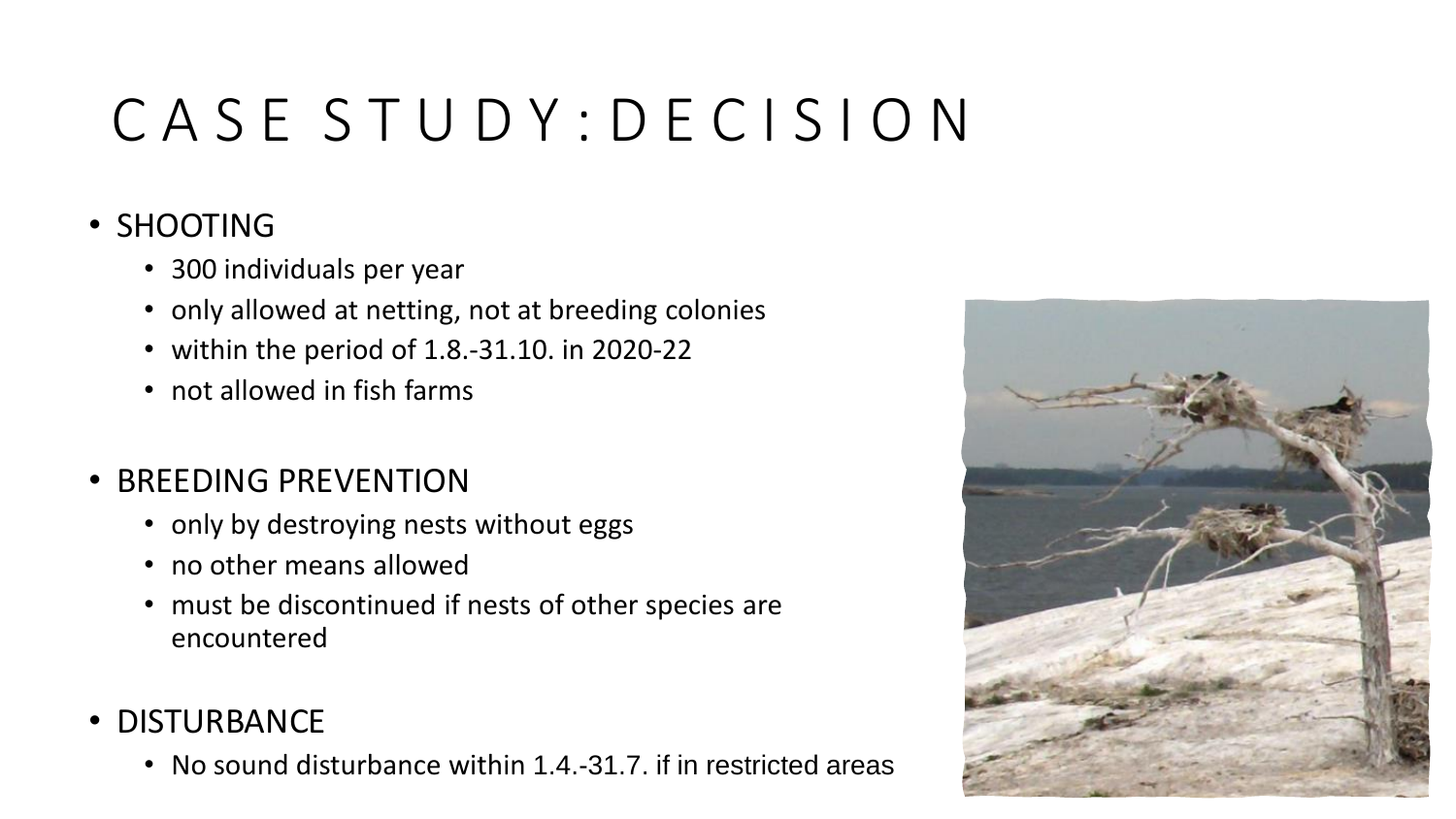### C A S E S T U D Y : R E S T R I C T I O N S

- **Not** allowed in Natura 2000 –areas
- **Not** allowed in Protected areas
- In Selkämeri National Park (outside Natura) **only if** allowed by Metsähallitus
- Shooting **not** allowed in two major colonies (or within 400m)

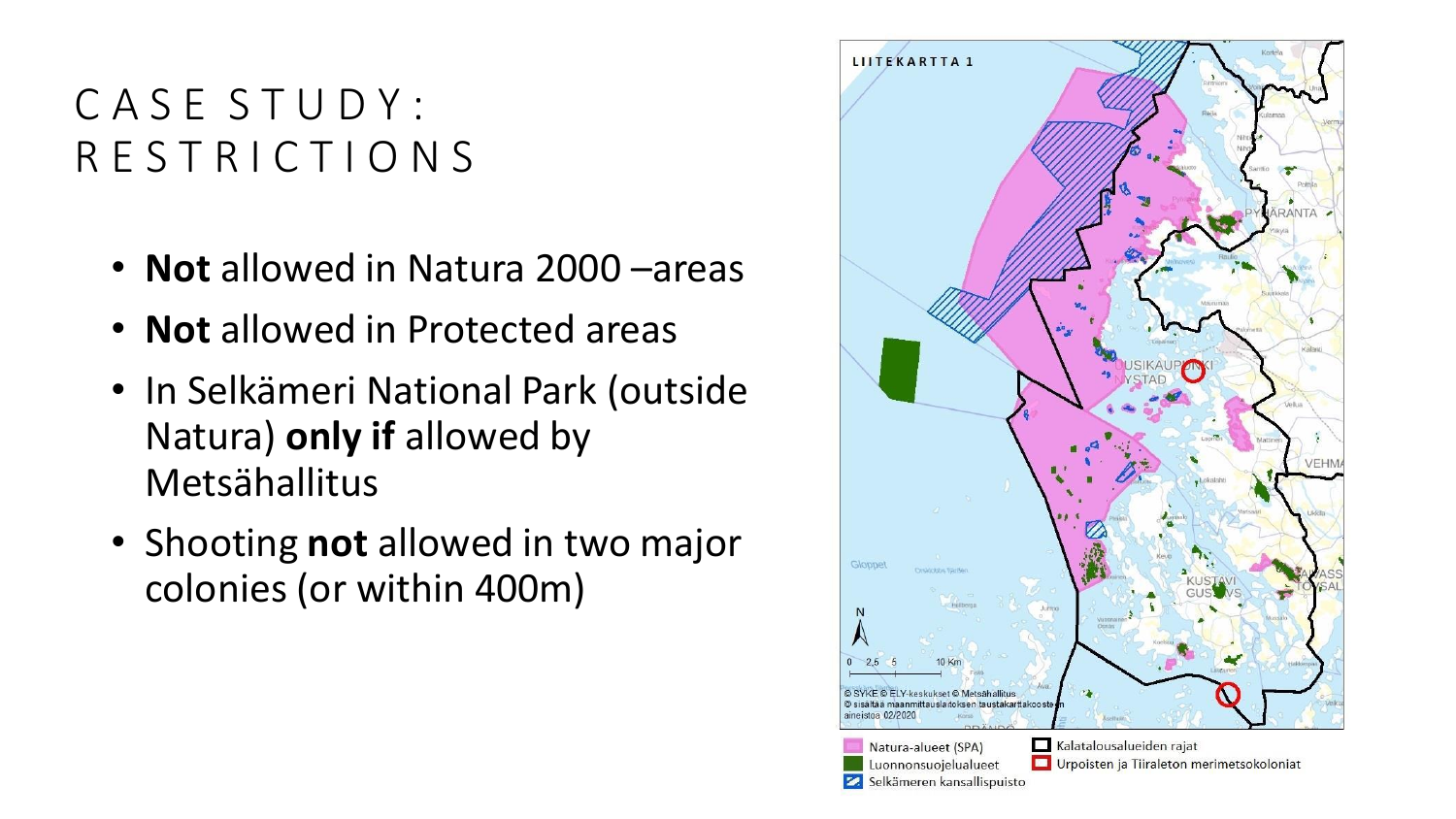# C A S E S T U D Y : R E P O R T



- 2020:
	- 16 individuals shot
	- 150 cormorant nests destroyed
	- 9 disturbance visits
	- 4 scareyman birdscarers